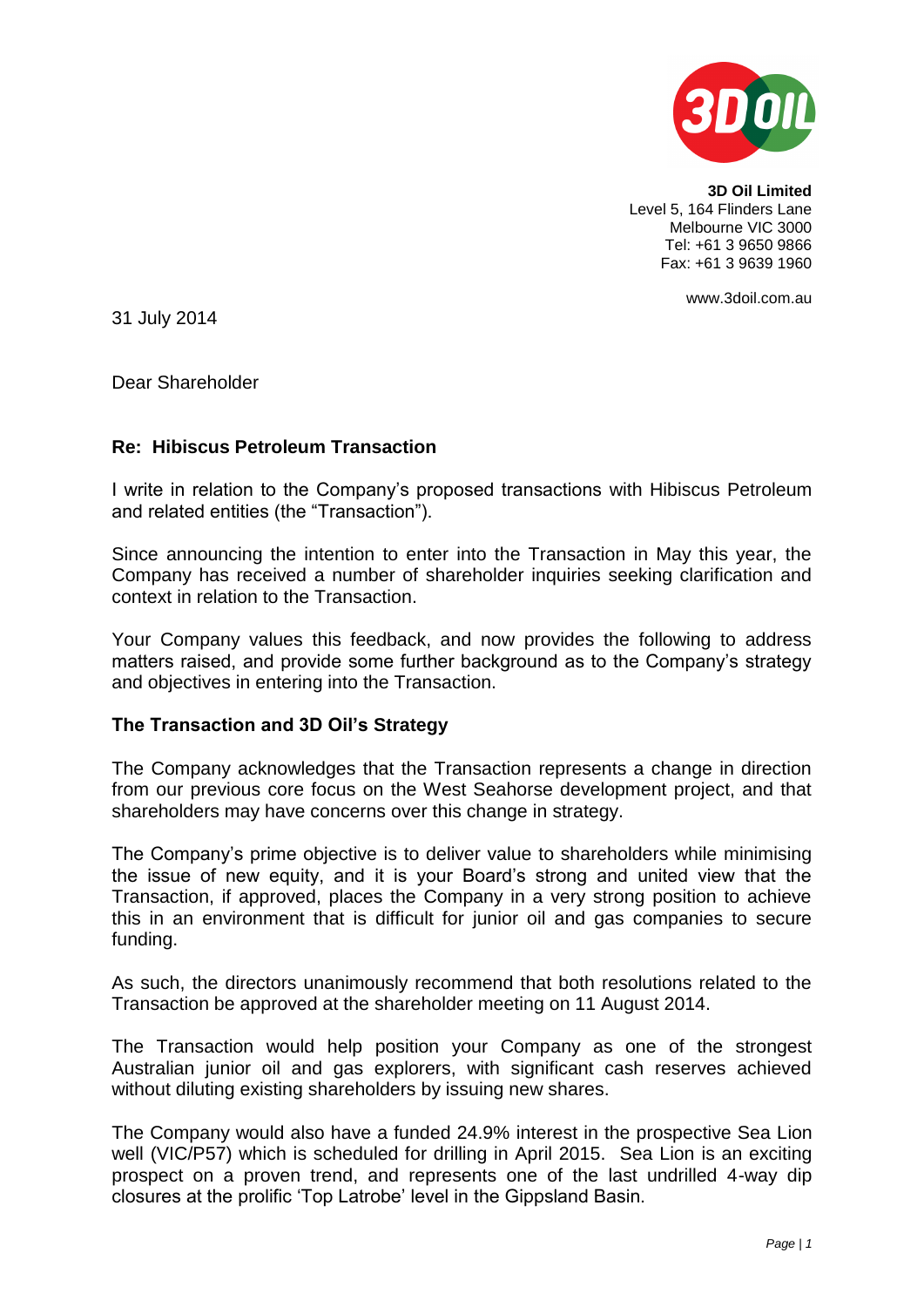In addition, the Company's T/49P permit in the Otway Basin is considered highly prospective for gas exploration, with potential to produce discoveries into the east coast gas market. It is generating significant industry interest, demonstrated by Beach Energy's recent purchase of a 20% interest. 3D Oil is currently in advanced discussions with other interested parties.

Beyond these existing project interests, the Company will also be well placed to pursue new exploration and business development opportunities. These could take the form of acreage bids, in a similar manner to T/49P where the Company has created significant shareholder value. Further, the Company's strong position relative to others in the sector may also allow it to negotiate favourable farm-ins, asset purchases, and potential corporate consolidation deals.

# **The Transaction - Context and Background**

The Company has placed a strong focus on the West Seahorse project, and has made significant progress with the asset. Despite this, given the challenging ongoing conditions in investment markets, it has not been possible to achieve an appropriate financing solution for the project, in its current form.

This was the turning point in the Company's ability to participate in the development of West Seahorse, and resulted in a negotiation with our joint venture partners, Hibiscus, which led to the Transaction which will now been presented to shareholders for approval.

It is worth noting that any funding package would have required a significant equity component, which would have resulted in the Company having to raise in the order of \$40 to \$50 million of new equity capital to fund its 49.9% share of the West Seahorse development and the Sea Lion exploration well.

This would have not only been highly dilutive to existing shareholders, it may also have been difficult to achieve in current market conditions. The Transaction provides a way forward that delivers tangible value from West Seahorse and strengthens the Company's financial position.

The alternative is that if the Transaction is not approved, Hibiscus is likely to initiate default proceedings against 3D Oil under the VIC/P57 JOA. The ultimate outcome of this process could be that the Company is forced to sell all of its interest in both VIC/P57 and VIC/L31. In addition, 3D Oil would be required to return the US\$2 million working capital advance, and result in the Company seeking to urgently undertake a capital raising to meet its commitments.

## **The Transaction**

The Transaction is a package of measures that has been negotiated to address various issues relating to 3D Oil and the VIC/P57 joint venture. Your directors believe that, if the Transaction is approved at the General Meeting on 11 August, Hibiscus and HiRex will move to exercise their options so that the Transaction can be fully implemented. To summarise, in this situation;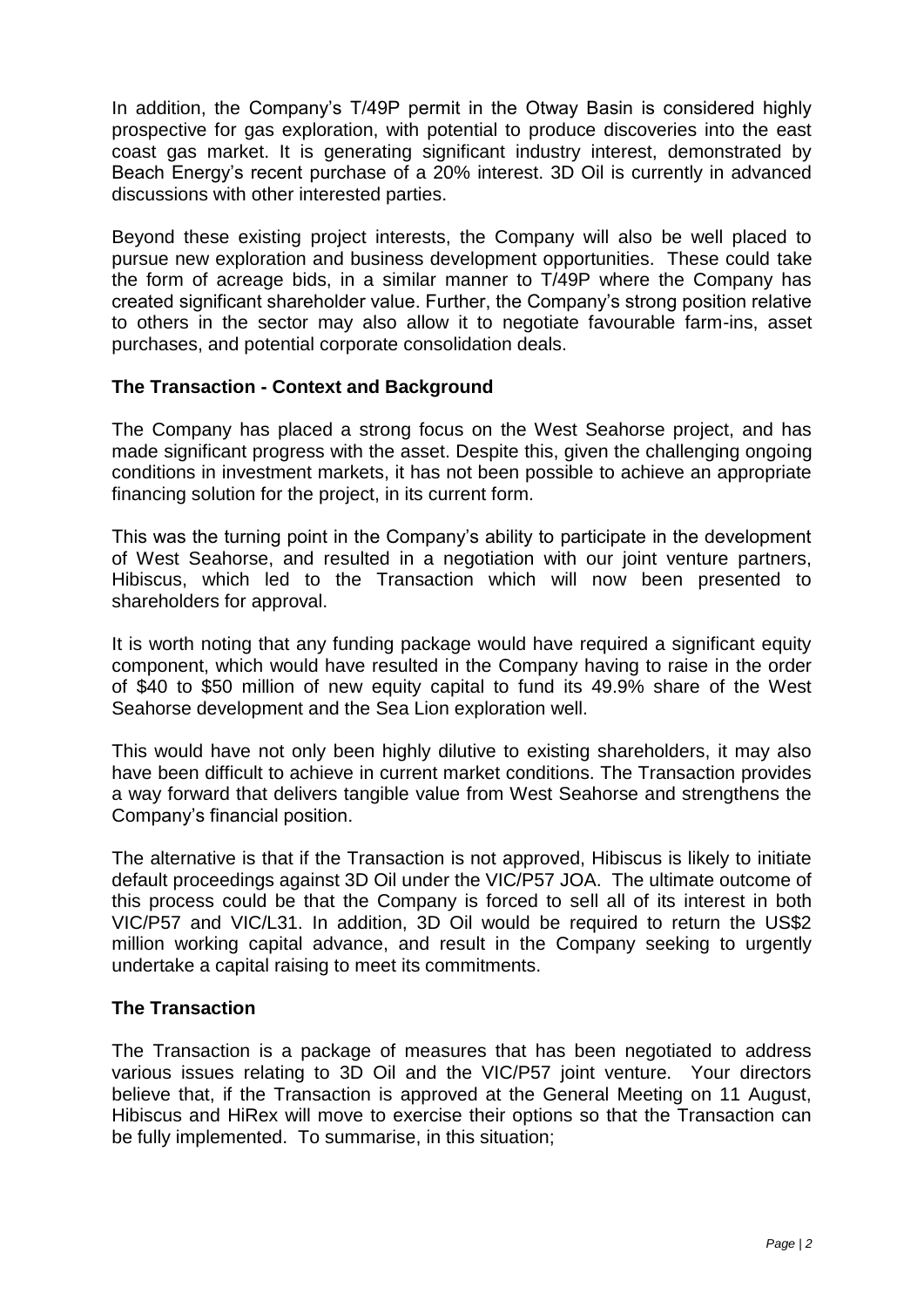- 3D Oil will be bought out of West Seahorse (production licence VIC/L31) for US\$16 million. US\$1.95 million of this will be used to pay off 3D Oil's obligations to the joint venture, and it will have no further interest in the project. The Company will receive the balance, US\$14.05 million, in cash.
- 3D Oil will retain a 25% interest in the VIC/P57 exploration permit which includes the Sea Lion and Felix prospects – and will be funded for US\$7.5 million of expenditure towards the Sea Lion well. These funds represent proceeds from the sale of the Company's share of the Britannia rig to Hibiscus. If, as anticipated, the Sea Lion well costs ~US\$35 million, 3D Oil will have limited further cash contribution to the drilling of this commitment well.
- Of the US\$7.5 million referred to above, US\$2 million has been advanced to 3D Oil as a working capital loan to meet cash calls and other expenses.

# **West Seahorse Valuation**

Much shareholder feedback has been based around the theoretical valuation of the West Seahorse project, and some clarification on this is appropriate at this point in time.

Comment has been passed that 'last year the Company valued West Seahorse at A\$100 million, and how can it only be worth US\$16 million now?'

In reality, on a value-per-share basis, receiving US\$16 million cash for the Company's 49.9% interest in the project is a positive outcome.

Firstly, the Company's only has a 49.9% interest, so our share of that 2013 valuation would have been A\$50 million.

Secondly – and most importantly – the A\$50 million value assumed a financing scenario that, as explained, would have required a highly dilutive share issue. This would have effectively reduced the value per 3D Oil share to one-third of the estimate – to approximately US\$16 million.

In contrast, the Transaction involves no issue of new 3D Oil shares, which means the per-share value of West Seahorse under the Transaction is equivalent to the 2013 valuation of the project.

Plus, the Transaction provides the Company with cash up-front and eliminates a number of risks. The fact that financing was not available to the current joint venture means that the West Seahorse development will not proceed on the time-line previously anticipated, if at all. This change of schedule exposes new risks in terms of delays, approvals, rising input costs and overall feasibility.

# **VIC/P57 Exploration**

As part of the Transaction package, 3D Oil could drop from 49.9% to 24.9% interest in the VIC/P57 permit. We have been asked what value 3D Oil will receive for this aspect of the Transaction.